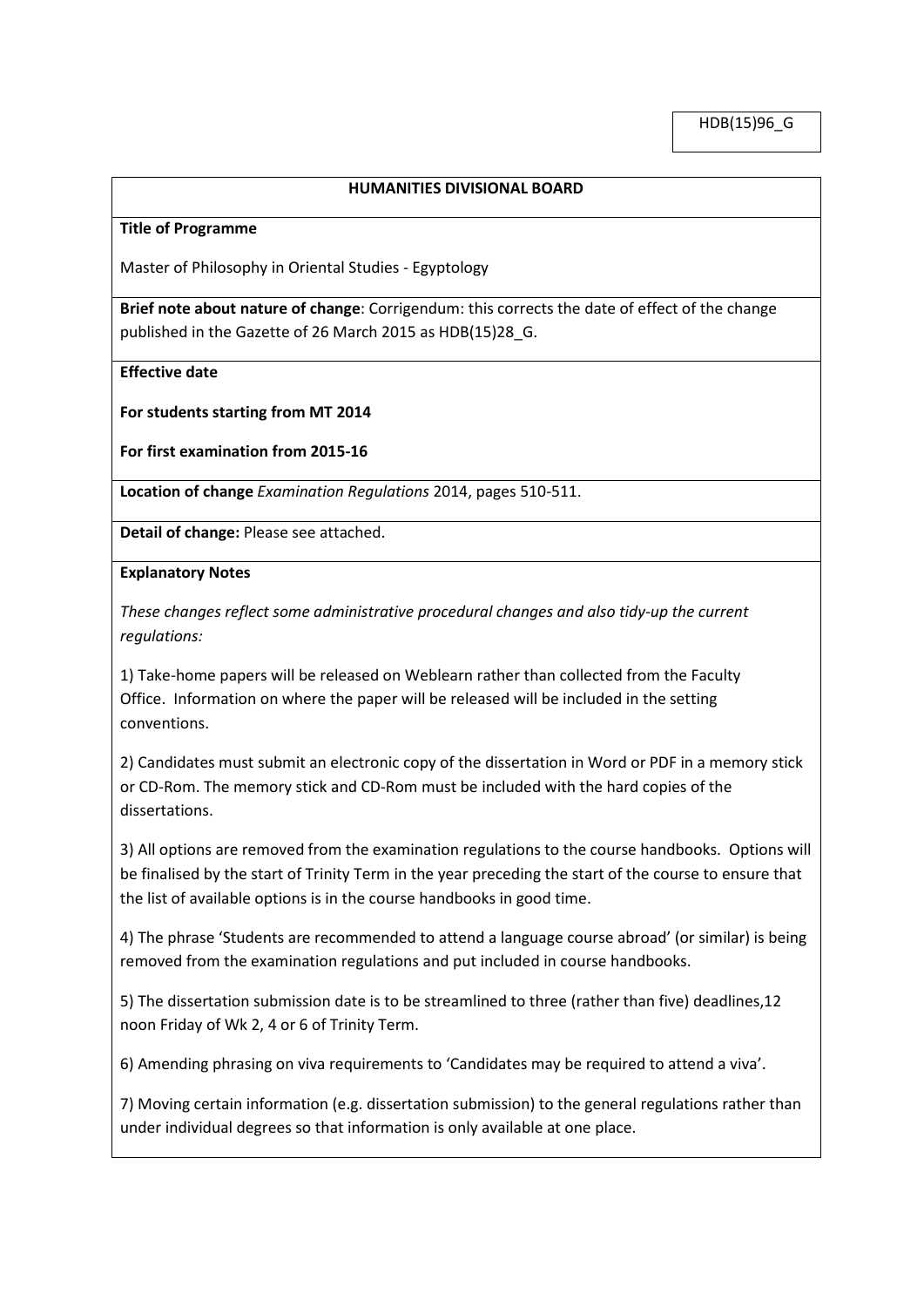**(ii) Egyptology** This course covers topics relating to dynastic, Graeco-Roman, and Christian Egypt.

A. *Qualifying Examination* Each candidate will be required, unless exempted by the Oriental Studies Board, to pass a qualifying examination in Egyptian and/or Coptic not later than the end of the third term after he or she is admitted. Candidates offering options relating to the Graeco-Roman period may be required to pass a qualifying examination in Greek.

# B. *Final Examination*

1. Syllabus A: A candidate who has a first degree in Egyptology or equivalent qualification must offer Section I, *three* papers from Section II, and a thesis of not more than 30,000 words on a subject to be approved by the board.**[{](http://www.admin.ox.ac.uk/examregs/15-36_Special_Regulations.shtml%23univ-9780199202669-note-97)** [HYPERLINK "http://www.admin.ox.ac.uk/examregs/15-](http://www.admin.ox.ac.uk/examregs/15-36_Special_Regulations.shtml%23univ-9780199202669-note-97) [36\\_Special\\_Regulations.shtml" \l "univ-9780199202669-note-97"](http://www.admin.ox.ac.uk/examregs/15-36_Special_Regulations.shtml%23univ-9780199202669-note-97) **}**

2. Syllabus B: All other candidates must offer Section I, *two* papers from Section II, Section III, and a thesis of not more than 20,000 words on a subject to be approved by the board. **{** [HYPERLINK](http://www.admin.ox.ac.uk/examregs/15-36_Special_Regulations.shtml%23univ-9780199202669-note-97)  ["http://www.admin.ox.ac.uk/examregs/15-36\\_Special\\_Regulations.shtml" \l "univ-](http://www.admin.ox.ac.uk/examregs/15-36_Special_Regulations.shtml%23univ-9780199202669-note-97)[9780199202669-note-97"](http://www.admin.ox.ac.uk/examregs/15-36_Special_Regulations.shtml%23univ-9780199202669-note-97) **}**

3. All applications for approval of options must reach the Secretary, Board of the Faculty of Oriental StudiesSenior Academic Administrator, Oriental Institute, on or before Monday in the sixth-second week of Trinity FullMichaelmas Term Term in the academic year preceding that in which of the examination is to be taken. For options under Section II applicants must include a detailed definition of the topics offered and a list of primary sources, to be countersigned by their supervisors.

## Section I

4. For the Final Examination the following papers will be set:

(i) A general paper on Egyptology. Questions will be set on method, theory, bibliography, and the history of Egyptology. Candidates will be expected to answer some questions outside the areas of their fields of specialisation.

(ii) Unprepared translation from Egyptian texts.

Passages may be set for translation from texts of all periods from the end of the Old Kingdom to the Conquest of Alexander. Texts of other periods may be set with the permission of the board.

## Section II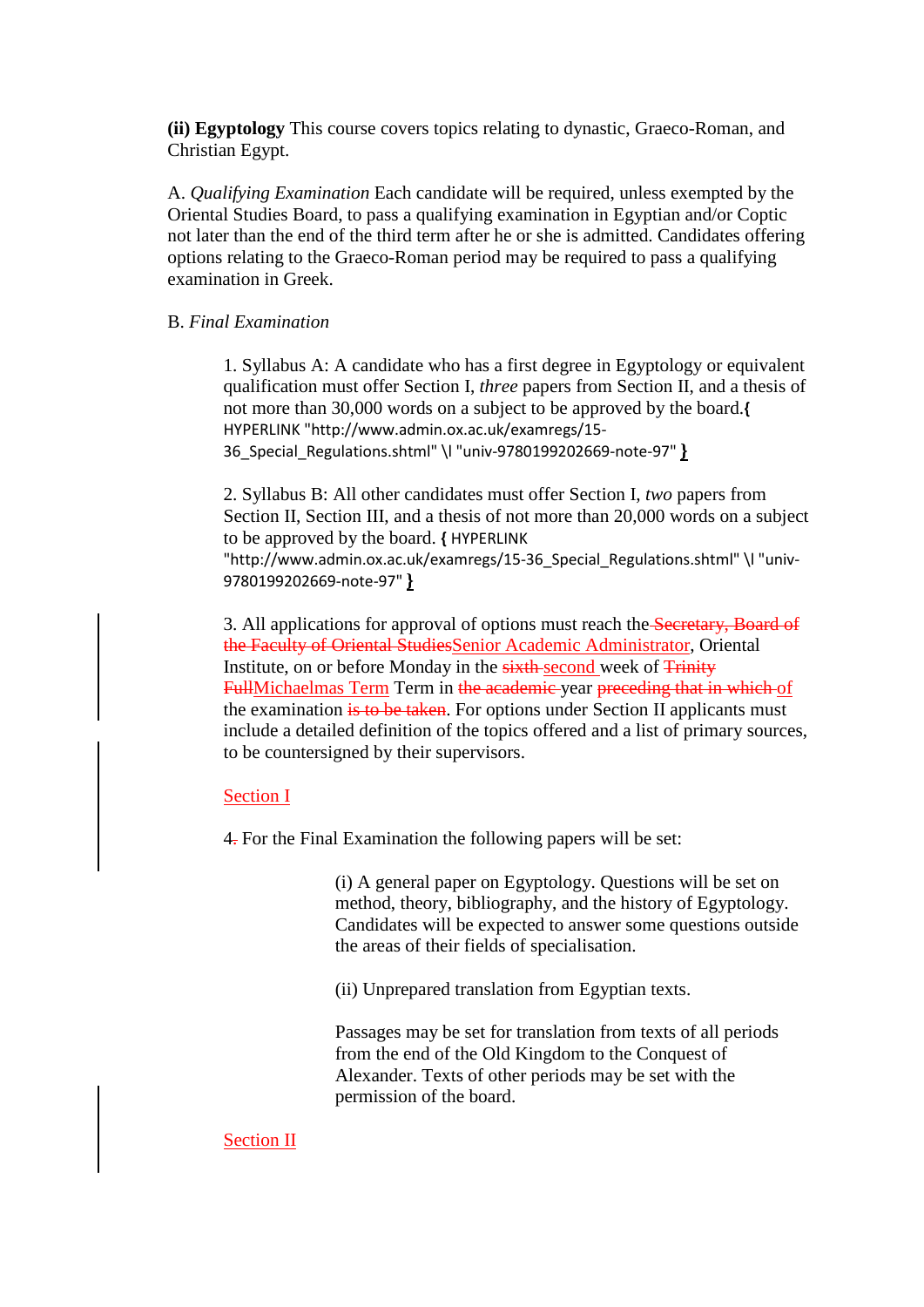II. Two (for candidates under 2 above, Syllabus B) or three (for candidates under 1 above, Syllabus A) papers in  $aA$  special field selected from  $a$ the list below, published in the course handbook of which one will be on an appropriate category of primary source material.

Since all Some special fields may not be available in every year vear, candidates must confirm with the Graduate Studies Committee of the Oriental Studies Board that the field they intend to offer is available by the end of the second term after they are admitted. Some related fields (e.g. demotic with Greek papyrology) may be combined with the permission of the board.

The following fields will normally be available:

Ancient Egyptian Art and Architecture Archaeology Christian Egypt Demotic Egyptian grammar Graeco-Roman hieroglyphic texts Greek papyrology Hieratic texts Egyptian literary or religious texts Periods of history, from the early dynastic to the Byzantine.

Candidates for Syllabus A will be examined by unit (i), (ii) and (iii). Candidates for Syllabus B will be examined by unit (i) and (ii). The examination units are as follows:

(i) *Take-home examination*. One paper in the special field will be set as a takehome examination. The answer or answers for this examination should be typed and presented in proper scholarly form. Candidates will be informed as to which paper is to be examined as a take-home on Friday of eighth week of the Hilary Term preceding the Final examination; conventions for the setting of the paper will be released at the same time. The question paper for the takehome examination will be distributed published to candidates in the Oriental Institute at  $\frac{109}{2}$  a.m. on Monday of first week in Full Term in the term in which the final examination is to be offered. Candidates will be contacted with details on how to collect or access the question paper.The completed examination must be handed in to the Examination Schools, High Street, Oxford no later than 12 noon on Monday of second week. The completed paper should not exceed 5,000 words in length. If candidates for a different degree are taking the same subject and are to be examined in a three-hour examination, MPhil candidates may instead take that examination. Applications to take the three-hour examination should be submitted to the faculty board by Friday of the first week in Michaelmas Term in the academic year of the final examination.

(ii) *Assessed essays*. For a second topic in the special field, candidates will be required to presubmit two essays of not more than 5,000 words each, which between them display command of more than a narrow range of the topic. Supervisors or others are permitted to give bibliographical help and to discuss drafts of essays. Such essays (two printed copies) must be delivered in a parcel bearing the words 'Essays presubmitted for the M.Phil. in Egyptology' to the Examination Schools, High Street, Oxford OX1 4BG by noon on the Thursday of the sixth week of Trinity Term in which the examination is to be taken.